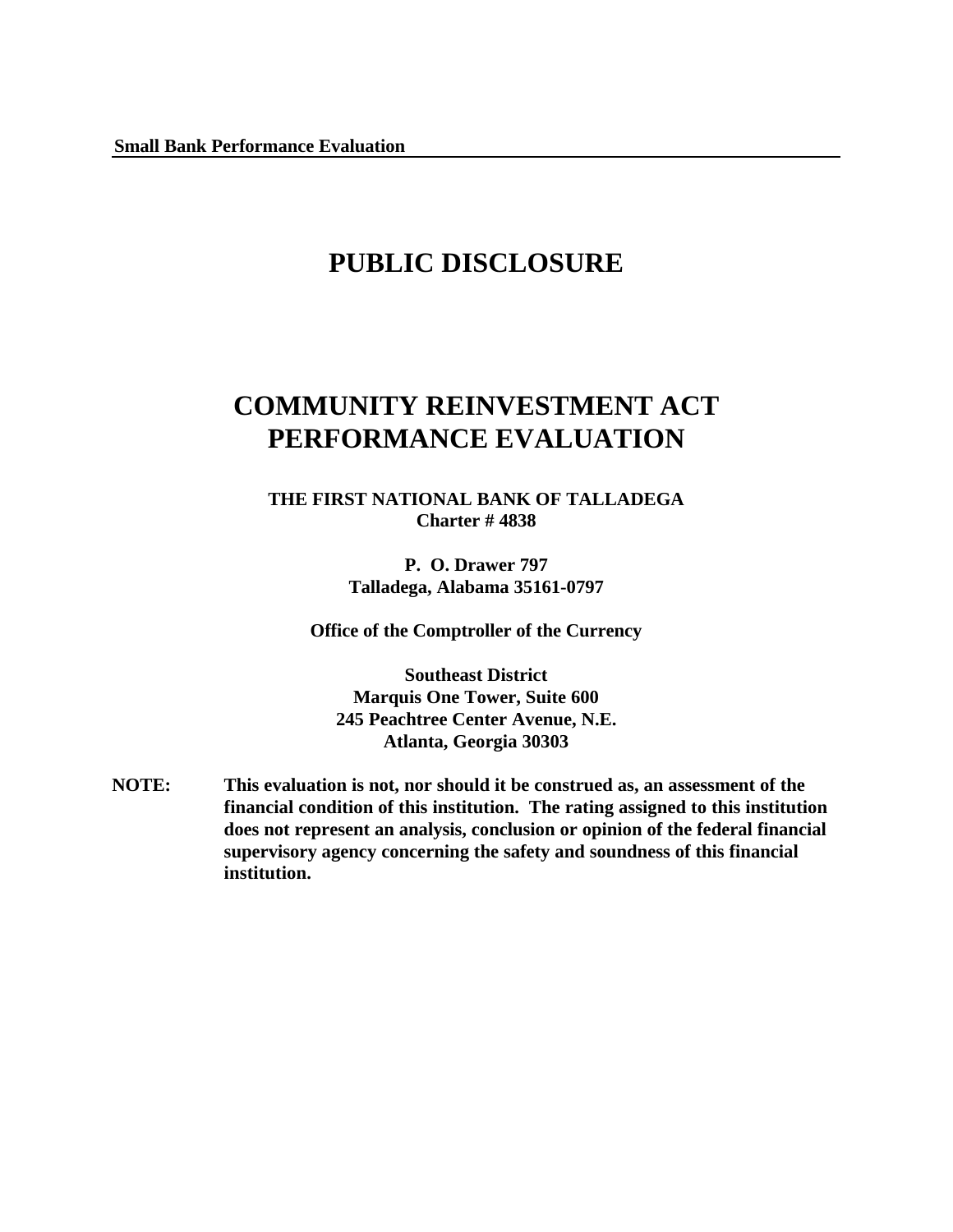#### **GENERAL INFORMATION**

*The Community Reinvestment Act (CRA) requires each federal financial supervisory agency to use its authority when examining financial institutions subject to its supervision, to assess the institution's record of meeting the credit needs of its entire community, including low- and moderate-income neighborhoods, consistent with safe and sound operation of the institution. Upon conclusion of such examination, the agency must prepare a written evaluation of the institution's record of meeting the credit needs of its community.* 

*This document is an evaluation of the Community Reinvestment Act (CRA) performance of The First National Bank of Talladega prepared by the Office of the Comptroller of the Currency, the institution's supervisory agency, as of March 30, 1998. The agency rates the CRA performance of an institution consistent with the provisions set forth in Appendix A to 12 CFR Part 25.*

#### **INSTITUTION'S CRA RATING:** This institution is rated **Satisfactory**.

The rating is based on the following:

- ! FNB's lending in its assessment area is very good. A substantial majority of the loans were made to borrowers within the bank's assessment area.
- Lending to borrowers of different income levels and to small businesses and farms is good.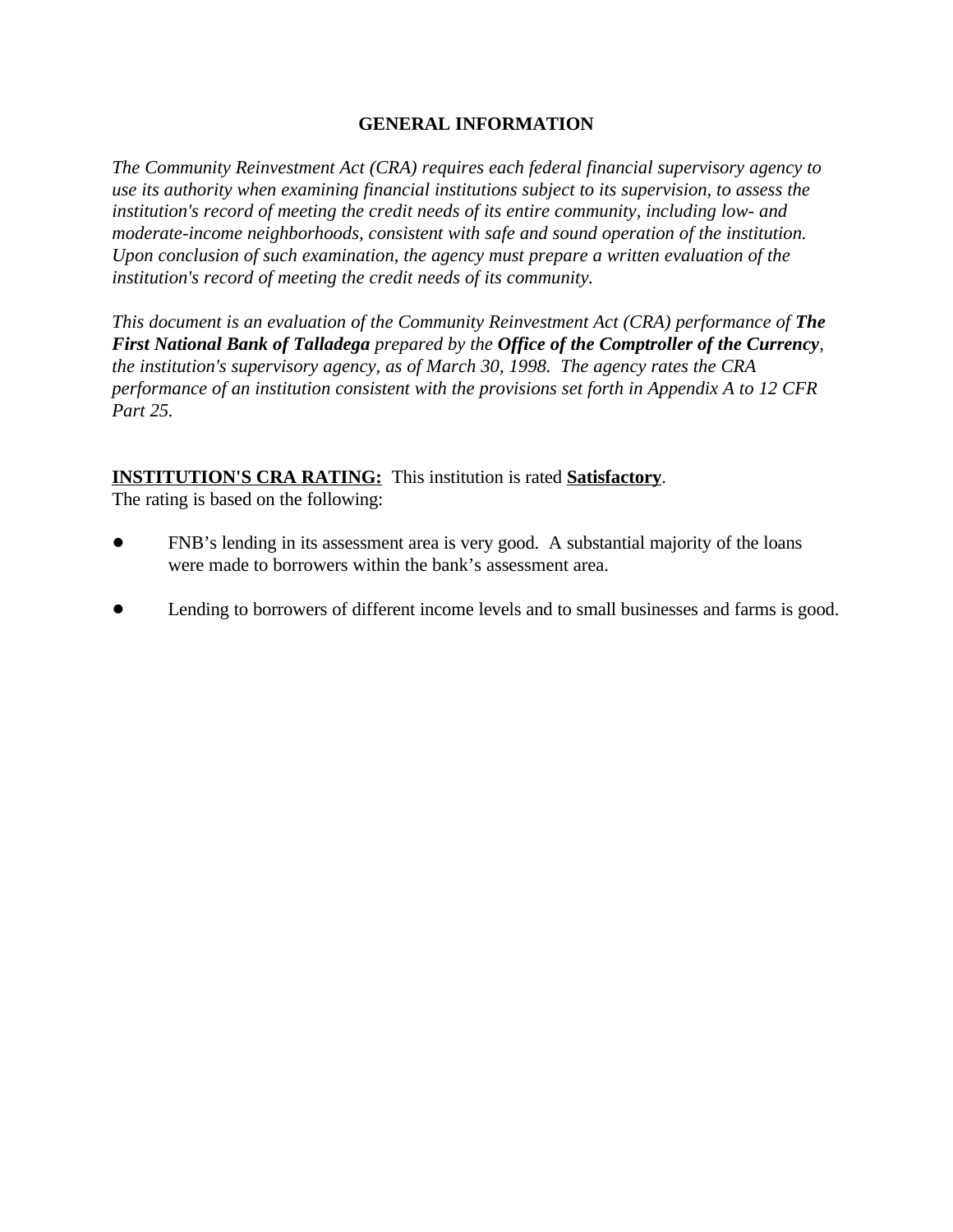The following table indicates the performance level of **The First National Bank of Talladega** with respect to each of the five performance criteria.

| <b>SMALL</b><br><b>INSTITUTION</b><br><b>ASSESSMENT</b><br><b>CRITERIA</b>                    | THE FIRST NATIONAL BANK OF TALLADEGA<br>PERFORMANCE LEVELS                      |                                                                                      |                                                                                   |
|-----------------------------------------------------------------------------------------------|---------------------------------------------------------------------------------|--------------------------------------------------------------------------------------|-----------------------------------------------------------------------------------|
|                                                                                               | <b>Exceeds</b><br><b>Standards</b><br>for<br>Satisfactory<br><b>Performance</b> | <b>Meets</b><br><b>Standards</b><br>for<br><b>Satisfactory</b><br><b>Performance</b> | Does not<br>meet<br><b>Standards</b><br>for<br><b>Satisfactory</b><br>Performance |
| Loan to Deposit<br>Ratio                                                                      |                                                                                 | X                                                                                    |                                                                                   |
| Lending in<br><b>Assessment Area</b>                                                          | X                                                                               |                                                                                      |                                                                                   |
| Lending to<br>Borrowers of<br>Different<br>Incomes and to<br>businesses of<br>Different sizes | X                                                                               |                                                                                      |                                                                                   |
| Geographic<br>Distribution of<br>Loans                                                        |                                                                                 | $\mathbf{X}$                                                                         |                                                                                   |
| Response to<br>Complaints                                                                     |                                                                                 | N <sub>0</sub><br>complaints<br>were received<br>since the prior<br>examination      |                                                                                   |

## **DESCRIPTION OF INSTITUTION**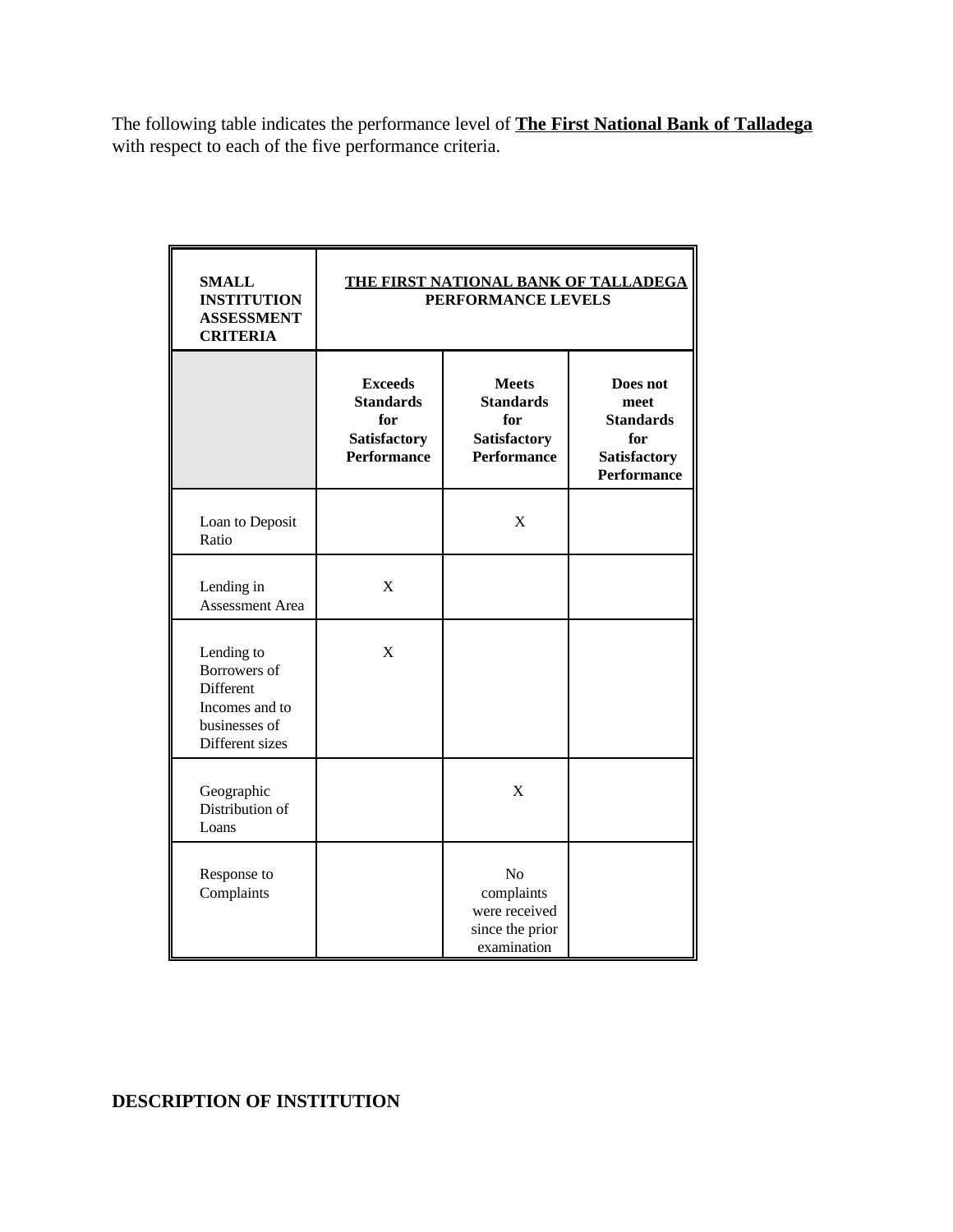The First National Bank of Talladega (FNB) is located in Talladega, Alabama. Talladega is located approximately 70 miles east of Birmingham, Alabama. FNB is 96% owned by First National Talladega Corporation, a one bank holding company. FNB is the oldest and largest independent bank headquartered in Talladega county. As of 12/31/97, FNB had total assets of \$147,415 million. FNB offers a variety of credit products. FNB's primary business focus is in residential real estate lending. The composition of the bank's \$75 million loan portfolio as of 12/31/97 was (50%) residential real estate, (20%) consumer, (13%) commercial, and (17%) other real estate loans.

Competition is strong in the bank's assessment area and includes a branch of the state's largest holding company, one state bank, and one savings banks. FNB has a deposit share of approximately 55% in the bank's assessment area. FNB operates four full service offices, including the main office. No financial or legal impediments were identified which would inhibit the bank's ability to meet the credit needs of its assessment area.

### **DESCRIPTION OF THE ASSESSMENT AREA**

The bank's assessment area consists of Talladega County, Alabama. The assessment area meets the requirements of the regulation and does not arbitrarily exclude low or moderate income geographies. Based on the 1990 U.S. Bureau of Census information, the assessment area is made up of 12 census tracts. Of those, one is a low income tract, nine are middle income tracts, and two are upper income tracts. There are no moderate income tracts within the assessment area.

Community credit needs were determined by contacting a local community leader. According to this community contact, the most predominant need is affordable and decent housing for low and moderate income individuals. Also, the contact believes that local financial institutions should provide more financial counseling in educating low and moderate income individuals about credit and home ownership.

According to the 1990 U. S. Bureau of Census data, the total population of the bank's assessment area was 44,589. There are 11,982 families in the assessment area. Of the 11,982 families, 22% are low income, 16% are moderate income, 21% are middle income, and 41% are upper income. Families living below the poverty level account for 21% in the assessment area. The State's MSA/Non-MSA's 1997 updated median family income is \$31,500.

Talladega county's local economy is improving. According to the local Chamber of Commerce, unemployment in the county as of March 1998 was 4.75% slightly below the state's average of 4.87%. The local economy is centered in the service related industries along with some light manufacturing. The Alabama Institute for the Deaf and Blind is the county's largest employer. Discussion with management relates that during this evaluation period, there have been a couple of new industries locating within the bank's assessment. These industries have provided jobs to numerous individuals that were displaced due to the closing of several major textile manufacturing plants.

#### **CONCLUSIONS WITH RESPECT TO PERFORMANCE CRITERIA:**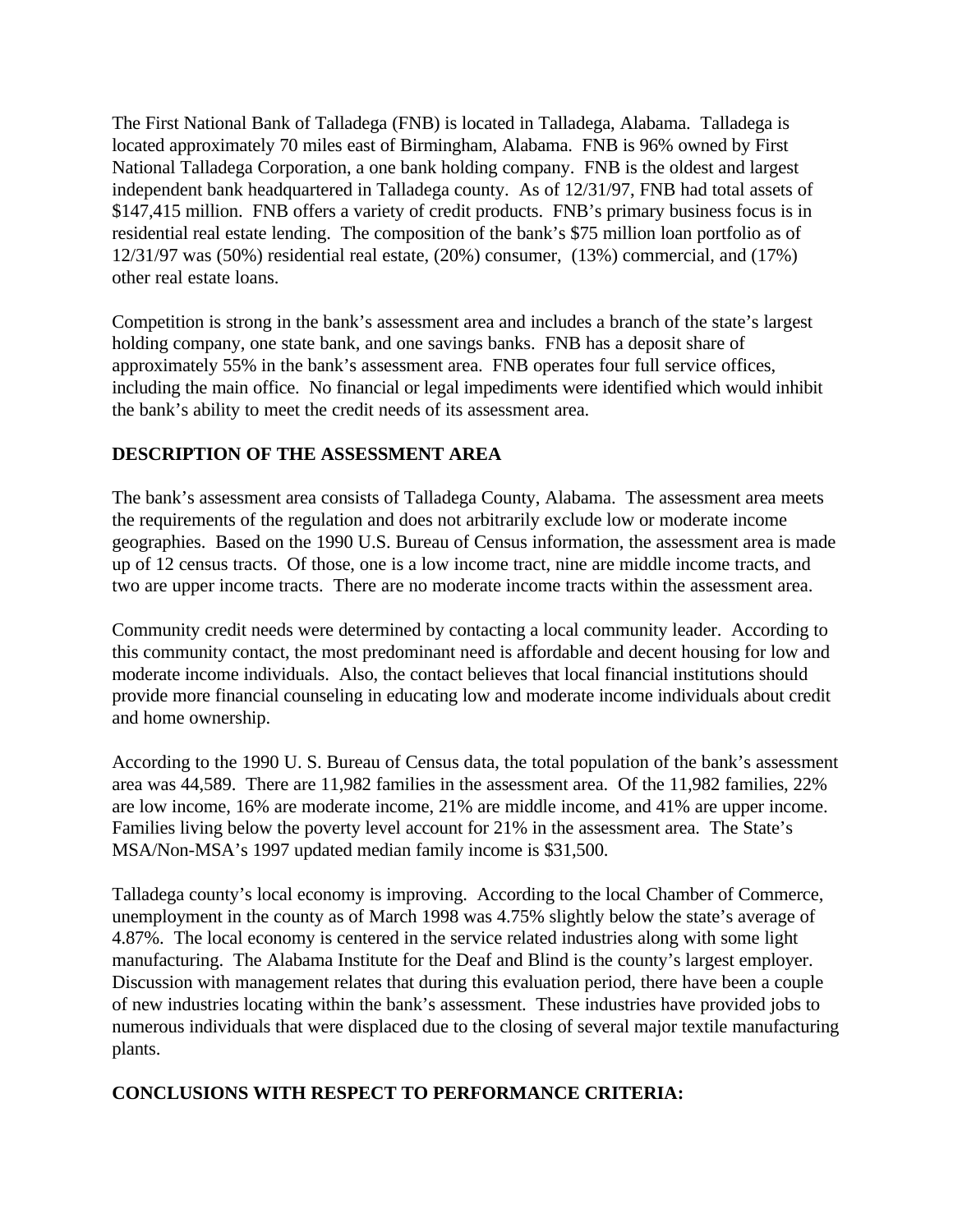In assessing FNB's performance, we utilized information obtained from the December 31, 1997 Uniform Bank Performance Report, and 1990 U. S. Bureau Census data for Talladega County. In addition, other information was obtained from management reports, community contacts, and discussions with bank management. We sampled management reports to verify the accuracy of the information provided.

## **LOAN TO DEPOSIT RATIO ANALYSIS**

FNB's quarterly average loan to deposit ratio meets the standards for satisfactory CRA performance.

Based on information obtained from the Uniform Bank Performance Reports, FNB's quarterly average loan to deposit ratio since the last CRA examination (dated 03/08/94) to December 31, 1997 is 55%. During this evaluation period, the examiner noted a generally positive trend with the bank's loan-to-deposit ratio. Since 12/31/94, the bank's loan to deposit ratio has increased from 50% at 12/31/94 to 61% at 12/31/97. The loan to deposit ratio is reasonable given local competition, the bank's size, economic conditions, and loan demand in the local market.

## **LENDING IN THE ASSESSMENT AREA**

A substantial majority of FNB's loans are made to borrowers within the assessment area.

FNB's lending in its assessment area is very good. As of 12/31/97, based on internal management reports, 90% of the total number of loans made in 1997 were within the bank's assessment area.

### **LENDING TO BORROWERS OF DIFFERENT INCOMES AND TO BUSINESSES OF DIFFERENT SIZES**

FNB's record of lending to borrowers of different income levels, including low- and moderate income individuals is good given the demographics and poverty level ratio in the bank's assessment area. Also, FNB has demonstrated good efforts in lending to small businesses and farms.

Management's internal analysis of their lending activities by income level indicates that the bank makes loans to borrowers of all income levels as indicated in Table 1. Loans made to low and moderate income borrowers exceeds the proportionate share of families in those income groups. Loans made to low income borrowers in 1997 was 35% compared to the 22% of low income families in the bank's assessment area. Also, loans to moderate income borrowers approximates 19% compared to 16% of moderate income families within the bank's assessment area.

FNB does not collect information on business revenue. Therefore information was not available to determine whether the bank makes loans to businesses of different sizes. However, based on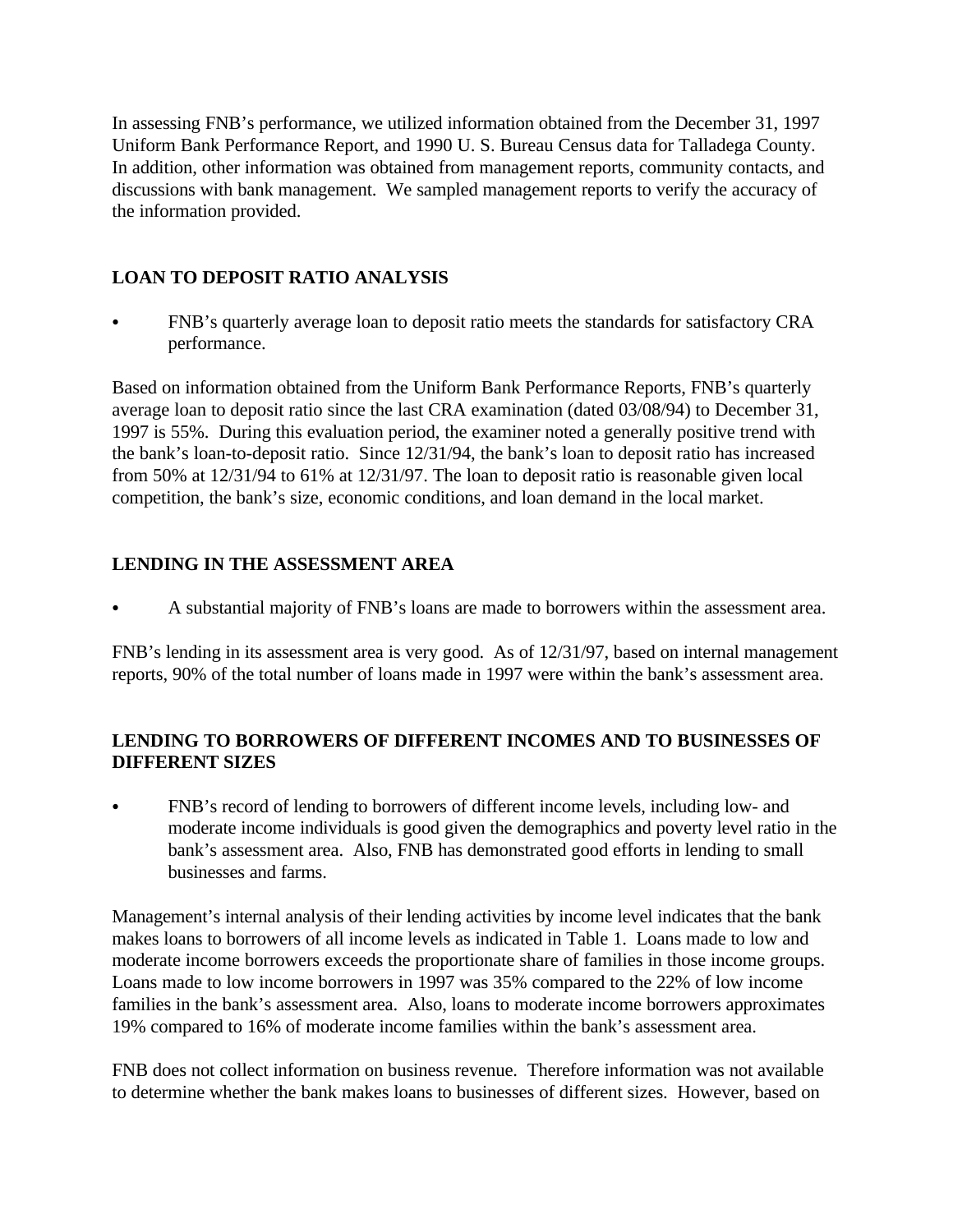loan size, internal management reports indicated that management does a good job of lending to small businesses and farms. As of 12/31/97, FNB's outstanding loans to small businesses and farms approximated \$6.9 million. Also, outstanding Small Business Administration loans totaled \$1.8 million.

| <b>Income Level</b>   | Distribution of<br><b>Families by Income</b><br><b>Level</b> | <b>Percentage of All Loans</b><br>Made in 1997 |
|-----------------------|--------------------------------------------------------------|------------------------------------------------|
| Low Income            | 22%                                                          | 35%                                            |
| Moderate Income       | 16%                                                          | 19%                                            |
| Middle & Upper Income | 62%                                                          | 46%                                            |
| Total                 | 100%                                                         | 100%                                           |

 **Table 1 Distribution of All Loans by Borrower Income Level**

### **GEOGRAPHIC DISTRIBUTION OF LOANS**

FNB geographic distribution of all loans made is reasonable given the demographics of its assessment area.

The geographic distribution of all loans reflects reasonable penetration throughout the assessment area. No moderate income tracts exist in the bank's assessment area. Based on internal reports, the bank originated 278 loans or 11% of all loans made in its low income tract. According to the 1990 U. S. Census, approximately 19% of families live in low income tracts. The bank's lending in its low income tract lags behind the number of families in the tract. However, the bank's level of lending compares favorably with the percentage of low income BNAs (8%) in the assessment area. Also, management relates that a large part of the bank's low income tract is comprised of the Federal Institution Correction Prison and vacant land. The bank's lending in its low income tract is reasonable given the demographics of its assessment area.

#### **RESPONSES TO COMPLAINTS**

No CRA related complaints were received from the pubic since the prior examination.

## **RESULTS OF FAIR LENDING EXAMINATION**